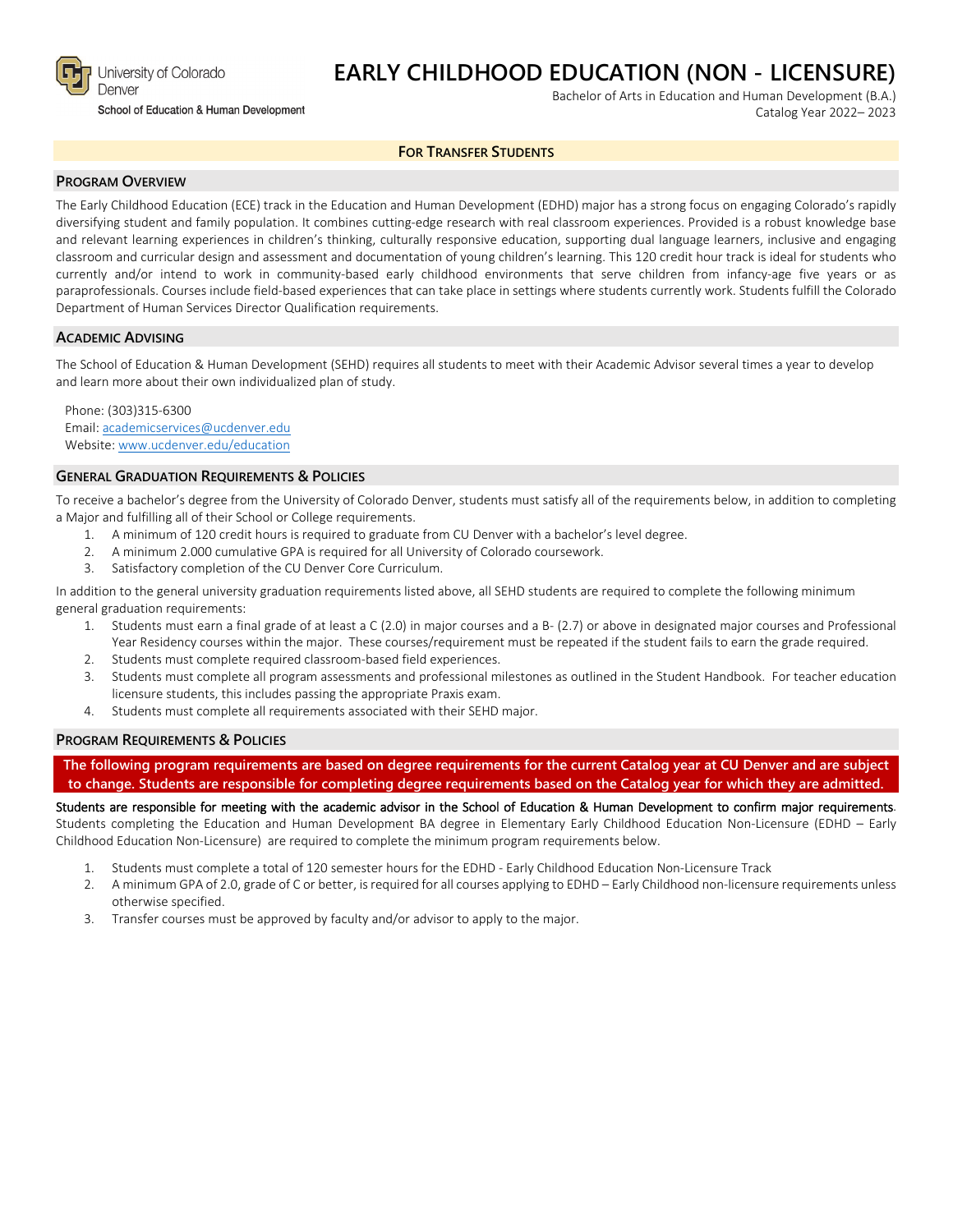

School of Education & Human Development

# **EARLY CHILDHOOD EDUCATION (NON - LICENSURE)**

Bachelor of Arts in Education and Human Development (B.A.) Catalog Year 2022– 2023

#### **FOR TRANSFER STUDENTS**

### **COURSEWORK THAT CAN BE COMPLETED AT PREVIOUS INSTITUTION**

The following is a "bucket" of requirements students can complete prior to transferring to CU Denver, including equivalent Colorado Community College System (CCCS) courses. To determine the equivalencies of courses to be completed at non-CU Denver institutions, students can visit [www.transferology.com](http://www.transferology.com/)**.** It is critical students connect with a CU Denver academic advisor to ensure planned courses will transfer and apply to CU Denver degree requirements. All non-CU Denver coursework must be completed with a C- or better to be eligible for transfer.

Students interested in completing an Associate (A.A. or A.S.) Degree or a [Colorado Statewide Transfer Articulation Agreement or Degree with](https://highered.colorado.gov/Academics/Transfers/TransferDegrees.html)  [Designation \(DWD\)](https://highered.colorado.gov/Academics/Transfers/TransferDegrees.html) must work with their community/junior college academic advisor to create an academic plan that accounts for all degree or transfer articulation agreement requirements. Colorado Community College Students may also explore the option to complet[e Reverse Transfer](https://degreewithinreach.wordpress.com/) at CU Denver.

| <b>CU Denver Requirements</b>                       | CU<br>Denver<br>Credits | <b>CCCS Equivalent Courses &amp; Notes</b>                                                                                                                                                                             |  |
|-----------------------------------------------------|-------------------------|------------------------------------------------------------------------------------------------------------------------------------------------------------------------------------------------------------------------|--|
| <b>CU Denver Core Curriculum Requirements</b>       | 31                      |                                                                                                                                                                                                                        |  |
| ENGL 1020 - Core Composition I                      | 3                       | <b>ENG 121</b>                                                                                                                                                                                                         |  |
| ENGL 2030 - Core Composition II                     | 3                       | <b>ENG 122</b>                                                                                                                                                                                                         |  |
| Mathematics                                         | 3                       | GT-MA1 or MAT 155 or MAT 156                                                                                                                                                                                           |  |
| Arts                                                | 3                       | GT-AH                                                                                                                                                                                                                  |  |
| Humanities                                          | 3                       | GT-AH                                                                                                                                                                                                                  |  |
| <b>Behavioral Sciences</b>                          | 3                       | GT-SS                                                                                                                                                                                                                  |  |
| Social Sciences                                     | 3                       | $GT-HI^*$                                                                                                                                                                                                              |  |
| Natural/Physical Science with lab                   | 4                       | GT-SC1                                                                                                                                                                                                                 |  |
| Natural/Physical Science without lab or Math        | 3                       | GT-SC2 or GT-MA1 (except the course used for Core Math) or GT-SC1                                                                                                                                                      |  |
| <b>International Perspectives</b>                   | 3                       | Additional GT-AH, HI, SS* (see note below)                                                                                                                                                                             |  |
| Cultural Diversity                                  | 3                       | To be completed at CU Denver. This requirement must be completed with an<br>upper-division course and CCCS courses will not apply.                                                                                     |  |
| EDHD - Early Childhood Ed Major Courses             | 24                      |                                                                                                                                                                                                                        |  |
| ECED 2000 ECE as a Profession                       | 3                       | <b>ECE 101</b>                                                                                                                                                                                                         |  |
| EDHD 1930 Comm Based Field Exp. & Seminar           | 3                       | ECE 102 (minimum grade of B- or higher required for licensure)                                                                                                                                                         |  |
| ECED 4202 Child Guidance and Classrm Comm           | 3                       | <b>ECE 103</b>                                                                                                                                                                                                         |  |
| ECED 4102 Develop Appropriate Curric Methods        | 3                       | <b>ECE 220</b>                                                                                                                                                                                                         |  |
| HDFR 2110 Child Ecology                             | 3                       | <b>ECE 238</b>                                                                                                                                                                                                         |  |
| ECED 4060 Working w/ Fams, Profs, and Comms         | 3                       | <b>FCE 256</b>                                                                                                                                                                                                         |  |
| ECED 4030 Nutrition, Health, and Safety             | 3                       | <b>ECE 205</b>                                                                                                                                                                                                         |  |
| ECED 4040 Administration of ECE Programs            | 3                       | <b>FCE 240</b>                                                                                                                                                                                                         |  |
| Minimum Applicable Transfer Credits<br>Recommended: | 60                      | Students completing fewer than 60 applicable transfer credits will have<br>additional credits to complete at CU Denver. Students needing general elective<br>credits should consult a CU Denver SFHD Academic Advisor. |  |

\*The applicability of Guaranteed Transfer (GT Pathways) courses to specific CU Denver Core Curriculum requirements requires completion of a block of five courses: two GT-AH courses; one GT-HI course; one GT-SS course; and one additional GT-AH, GT-HI, or GT-SS course.